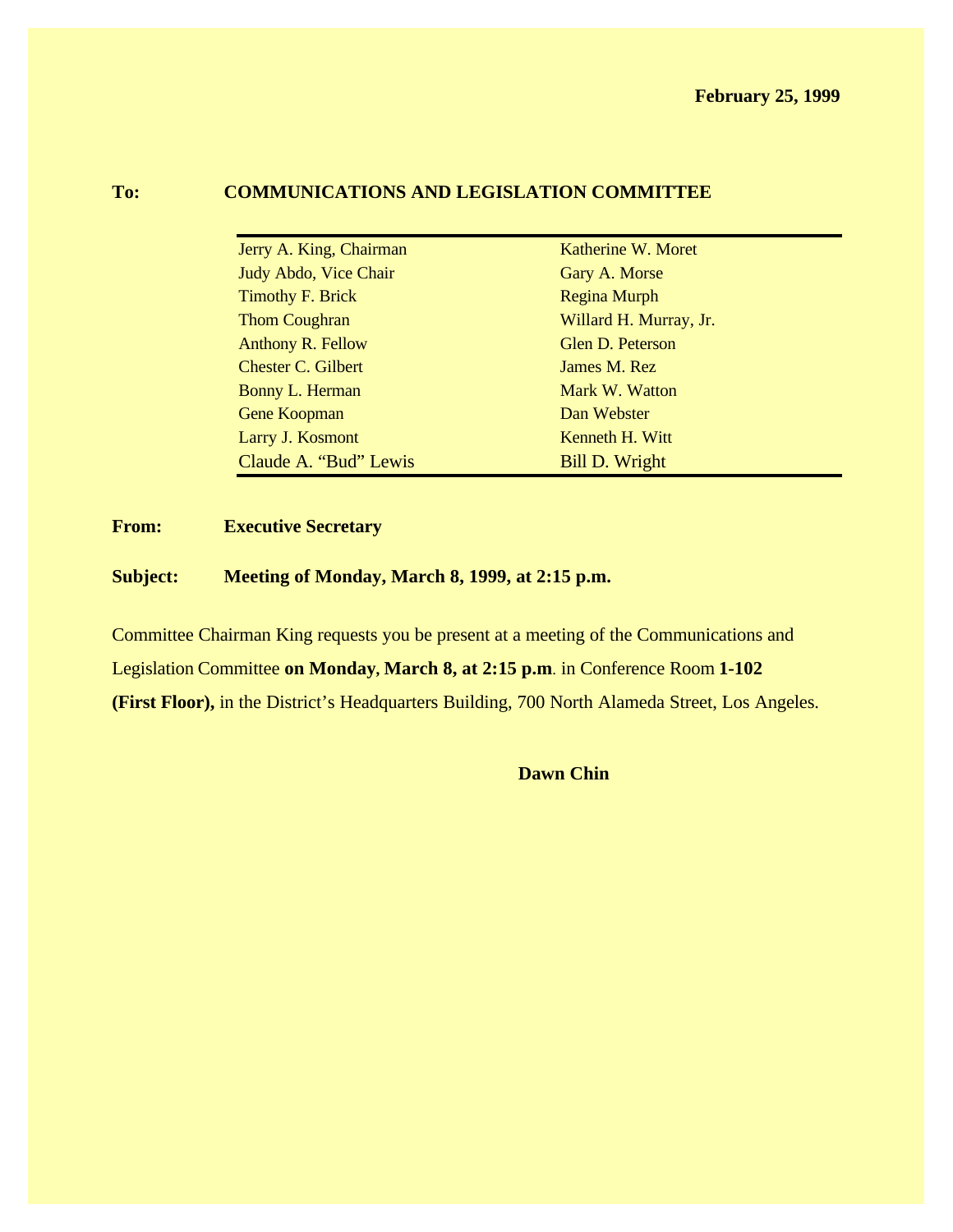# **AGENDA**

## **COMMUNICATIONS AND LEGISLATION COMMITTEE MEETING WITH BOARD OF DIRECTORS\***

# **March 8, 1999**

#### **2:15 PM**

MWD Headquarters Building • Room 1-102, 1st Floor • 700 N. Alameda Street • Los Angeles, CA 90012

**\*The Metropolitan Water District's Communications and Legislation Committee meeting is noticed as a joint committee meeting with the Board of Directors for the purpose of compliance with the Brown Act. Members of the Board who are not assigned to the Communications and Legislation Committee may attend and participate as members of the Board, whether or not a quorum of the Board is present. In order to preserve the function of the committee as advisory to the Board, members of the Board who are not assigned to the Communications and Legislation Committee will not vote on matters before the Communications and Legislation Committee.**

- **1. ADDITIONS TO THE AGENDA** (As required by Gov. Code, § 54954.2 (b).)
- **2. OPPORTUNITY FOR MEMBERS OF THE PUBLIC TO ADDRESS THE COMMITTEE ON MATTERS WITHIN THE COMMITTEE'S JURISDICTION** (As required by Govt. Code, § 54954.3 (a).)
- **3. APPROVAL OF THE MINUTES OF THE MEETING OF THE COMMUNICATIONS AND LEGISLATION COMMITTEE HELD ON FEBRUARY 8, 1999.**

#### **4. CONSENT CALENDAR ITEMS - ACTION**

- 8-11 Express support for language developed for Metropolitan-sponsored legislation on perchlorate contamination consistent with Board-adopted legislative policy principles. (C&L--Action)
- 8-13 Express support for legislation and other mechanisms that will eliminate MTBE in gasoline as soon as possible.(C&L--Action)